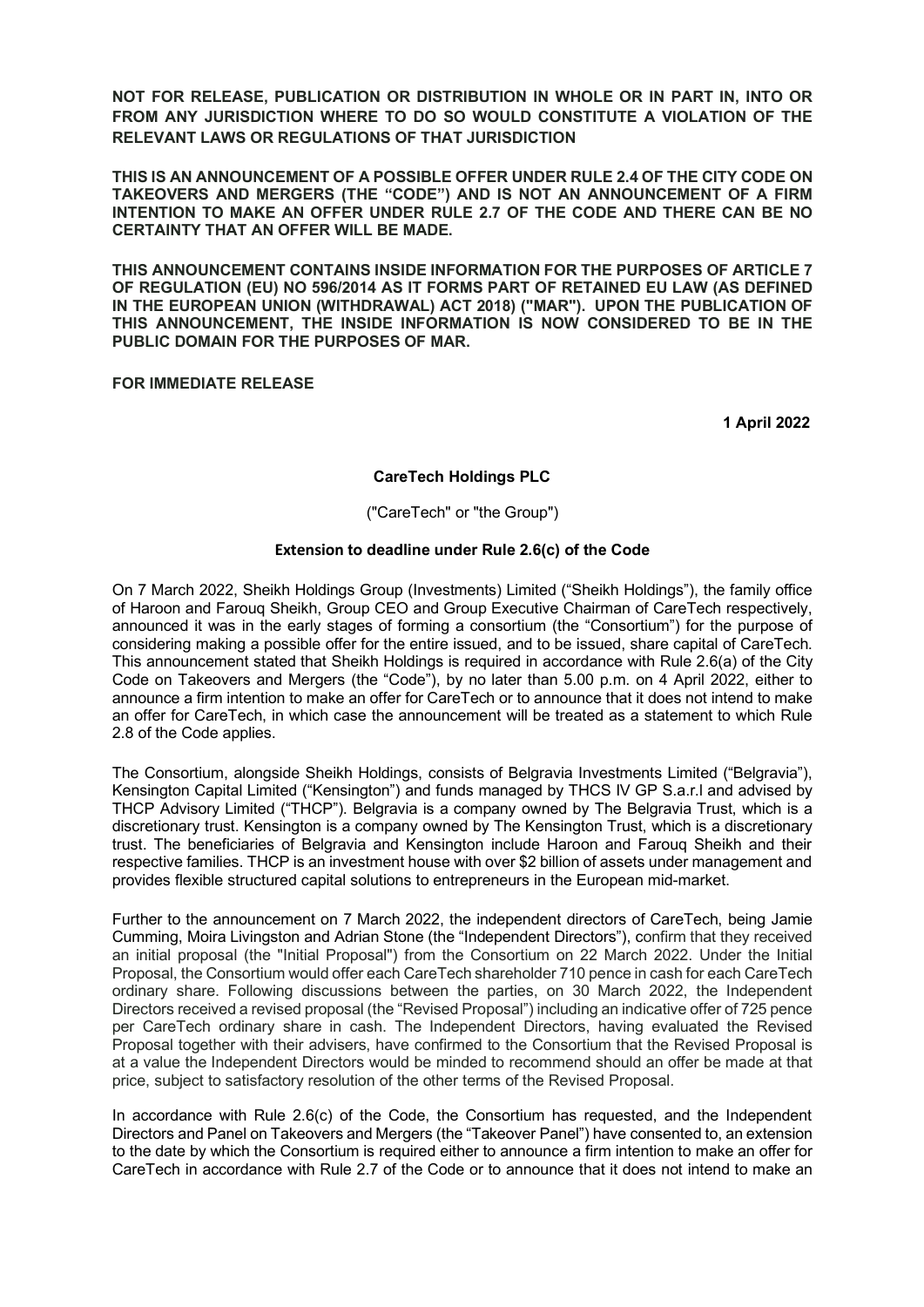offer, in which case the announcement will be treated as a statement to which Rule 2.8 of the Code applies. Such announcement must now be made by not later than 5.00pm on 02 May 2022. This deadline can be further extended by the Independent Directors with the consent of the Takeover Panel, in accordance with Rule 2.6(c) of the Code.

This announcement is not an announcement of a firm intention to make an offer under Rule 2.7 of the Code and there can be no certainty that a firm offer will be made. Further announcements will be made in due course as appropriate.

CareTech remains in an "Offer Period" as defined in the Code. Accordingly, the dealing disclosure requirements listed below will apply.

This announcement is being made with the consent of the Consortium.

Pursuant to Rule 2.5 of the Code, the Consortium reserves the right to vary the form and / or mix of the offer consideration and vary the transaction structure. The Consortium also reserves the right to make an offer at a lower value than 725 pence per share:

- a) with the recommendation or consent of the Independent Directors;
- b) if CareTech announces, declares or pays any dividend or any other distribution or return of value to its shareholders (other than or in excess of the previously declared FY21 dividend of 9.5 pence per CareTech share) after the date of this announcement, in which case the Consortium reserves the right to make an equivalent adjustment to the cash consideration payable;
- c) following the announcement by CareTech of a whitewash transaction pursuant to the Code; or
- d) if a third party announces a firm intention to make an offer for CareTech on less favourable terms.

The person responsible for arranging for the release of this announcement on behalf of CareTech Holdings PLC is Jamie Cumming, Non-Executive Director.

| For further information, please contact:<br><b>CareTech Holdings PLC</b><br>Jamie Cumming, Non-Executive Director | 01707 601800  |                                                                  |               |
|-------------------------------------------------------------------------------------------------------------------|---------------|------------------------------------------------------------------|---------------|
|                                                                                                                   |               | Panmure Gordon (Joint Financial Adviser, Nomad and Joint Broker) | 020 7886 2500 |
|                                                                                                                   |               | Emma Earl                                                        |               |
| <b>Freddy Crossley</b>                                                                                            |               |                                                                  |               |
| Charles Leigh-Pemberton                                                                                           |               |                                                                  |               |
| James Sinclair-Ford<br>Mark Rogers                                                                                |               |                                                                  |               |
|                                                                                                                   |               | <b>Numis (Joint Financial Adviser and Joint Broker)</b>          | 020 7260 1000 |
| Jonathan Wilcox                                                                                                   |               |                                                                  |               |
| James Black                                                                                                       |               |                                                                  |               |
| <b>Alec Pratt</b>                                                                                                 |               |                                                                  |               |
| Duncan Monteith                                                                                                   |               |                                                                  |               |
| <b>Consilium Strategic Communications</b>                                                                         | 020 3709 5700 |                                                                  |               |
| Mary-Jane Elliott                                                                                                 |               |                                                                  |               |
|                                                                                                                   |               |                                                                  |               |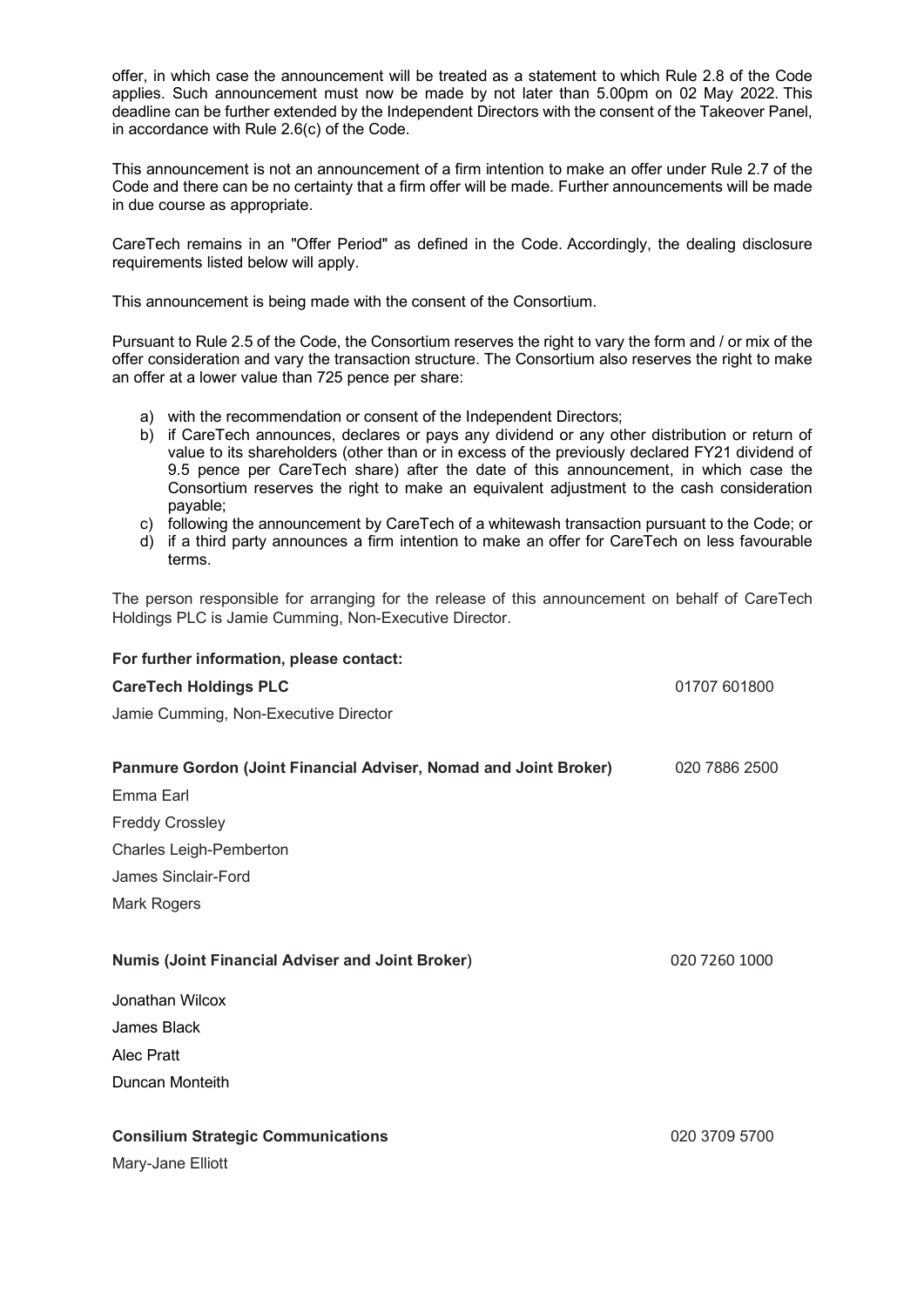Chris Welsh Angela Gray

# **About CareTech**

CareTech Holdings plc is a leading provider of specialist social care and education services, supporting around 5,000 adults and children with a wide range of complex needs in more than 550 residential facilities and specialist schools around the UK and employing approximately 11,500 staff.

Committed to the highest standards of care and care governance, CareTech provides its innovative care pathways covering; Adult learning disabilities and specialist services; Children's residential and education services; Foster care and Technology solutions.

CareTech, which was founded in 1993, began trading on the AIM market of the London Stock Exchange in October 2005 under the ticker symbol CTH.

For further information please visit: www.caretech-uk.com

# **Further information**

This announcement contains 'forward-looking statements' concerning CareTech and the Consortium that are subject to risks and uncertainties. Generally, the words 'will', 'may', 'should', 'continue', 'believes', 'targets', 'plans', 'expects', 'aims', 'intends', 'anticipates' or similar expressions or negatives thereof identify forwardlooking statements. These forward-looking statements involve risks and uncertainties that could cause actual results to differ materially from those expressed in the forwardlooking statements. Many of these risks and uncertainties relate to factors that are beyond CareTech and the Consortium's ability to control or estimate precisely. CareTech and the Consortium cannot give any assurance that such forward-looking statements will prove to have been correct. The reader is cautioned not to place undue reliance on these forward-looking statements, which speak only as of the date of this announcement. CareTech and the Consortium does not undertake any obligation to update or revise publicly any of the forward-looking statements set out herein, whether as a result of new information, future events or otherwise, except to the extent legally required.

This announcement is not intended to, and does not, constitute or form part of an offer to sell or the solicitation of an offer to subscribe for or buy or an invitation to purchase or subscribe for any securities or the solicitation of any vote or approval in any jurisdiction. Any offer, if made, will be made solely by certain offer documentation which will contain the full terms and conditions of any offer, including details of how it may be accepted.

The release, publication or distribution of this announcement in jurisdictions outside the United Kingdom may be restricted by law and therefore persons into whose possession this announcement comes should inform themselves about and observe such restrictions. Any failure to comply with such restrictions may constitute a violation of the securities law of any such jurisdiction.

### **Notice related to financial advisers**

Panmure Gordon (UK) Limited ("Panmure Gordon"), which is authorised and regulated by the Financial Conduct Authority in the United Kingdom, is acting exclusively for CareTech and no one else in connection with the possible offer and will not be responsible to anyone other than CareTech for providing the protections afforded to clients of Panmure Gordon nor for providing advice in relation to the possible offer or any other matters referred to in this announcement. Neither Panmure Gordon nor any of its affiliates owes or accepts any duty, liability or responsibility whatsoever (whether direct or indirect, whether in contract, in tort, under statute or otherwise) to any person who is not a client of Panmure Gordon in connection with this announcement, any statement contained herein or otherwise.

Numis Securities Limited ("Numis"), which is authorised and regulated by the Financial Conduct Authority in the United Kingdom, is acting exclusively for CareTech and no one else in connection with the possible offer and will not be responsible to anyone other than CareTech for providing the protections afforded to clients of Numis nor for providing advice in relation to the possible offer or any